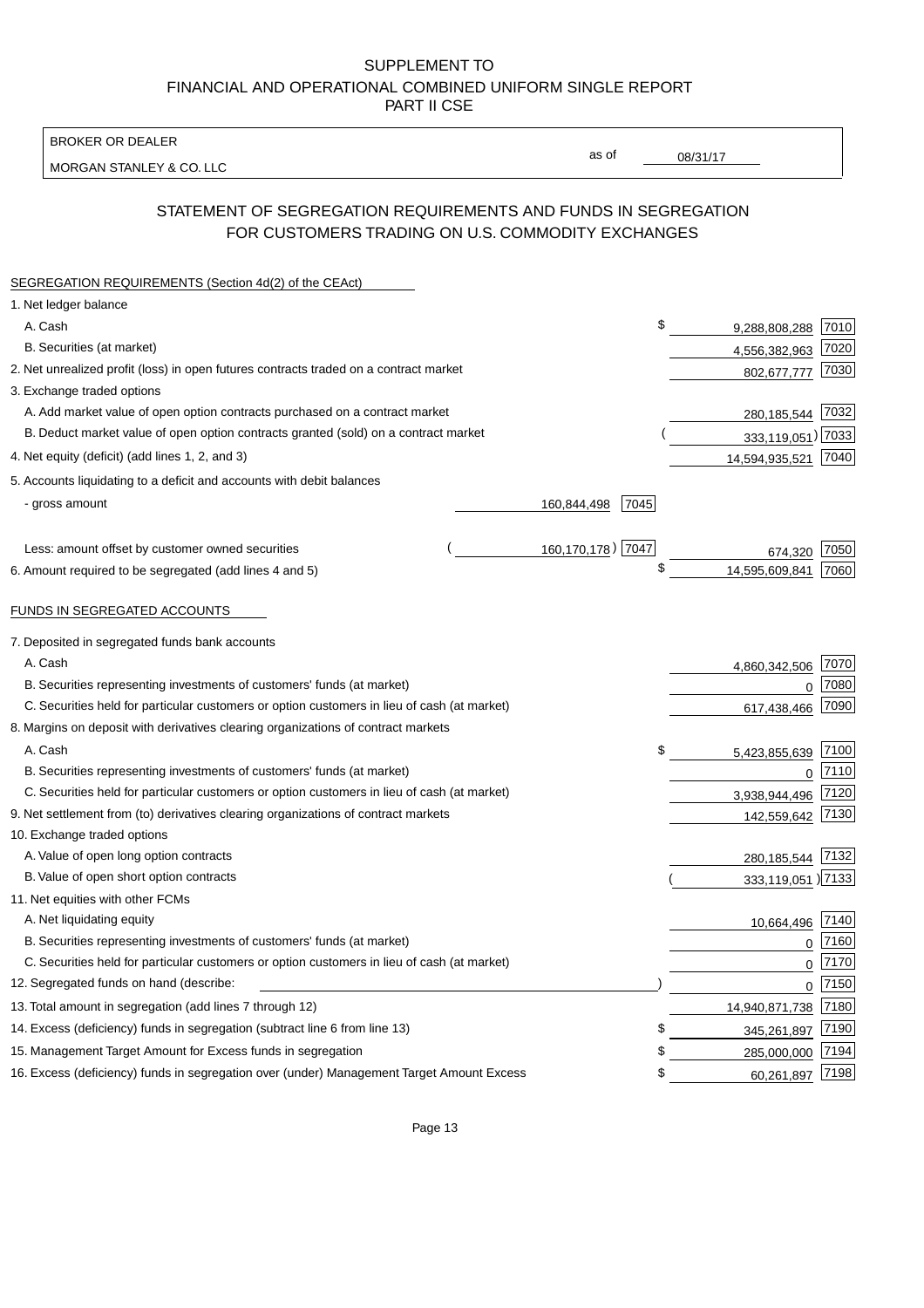| <b>BROKER OR DEALER</b>                                                              | as of                                                                                                    |           |
|--------------------------------------------------------------------------------------|----------------------------------------------------------------------------------------------------------|-----------|
| MORGAN STANLEY & CO. LLC                                                             | 08/31/17                                                                                                 |           |
|                                                                                      | STATEMENT OF SEGREGATION REQUIREMENTS AND FUNDS IN SEGREGATION<br>FOR CUSTOMERS' DEALER OPTIONS ACCOUNTS |           |
| 1. Amount required to be segregated in accordance<br>with Commission regulation 32.6 | \$                                                                                                       | 0<br>7200 |
| 2. Funds in segregated accounts                                                      |                                                                                                          |           |
| A. Cash                                                                              | \$<br>7210<br>$\Omega$                                                                                   |           |
| B. Securities (at market)<br>C. Total                                                | 0 7220                                                                                                   | 7230<br>U |
| 3. Excess (deficiency) funds in segregation                                          |                                                                                                          |           |
| (subtract line 2.C from line 1)                                                      |                                                                                                          | 0 7240    |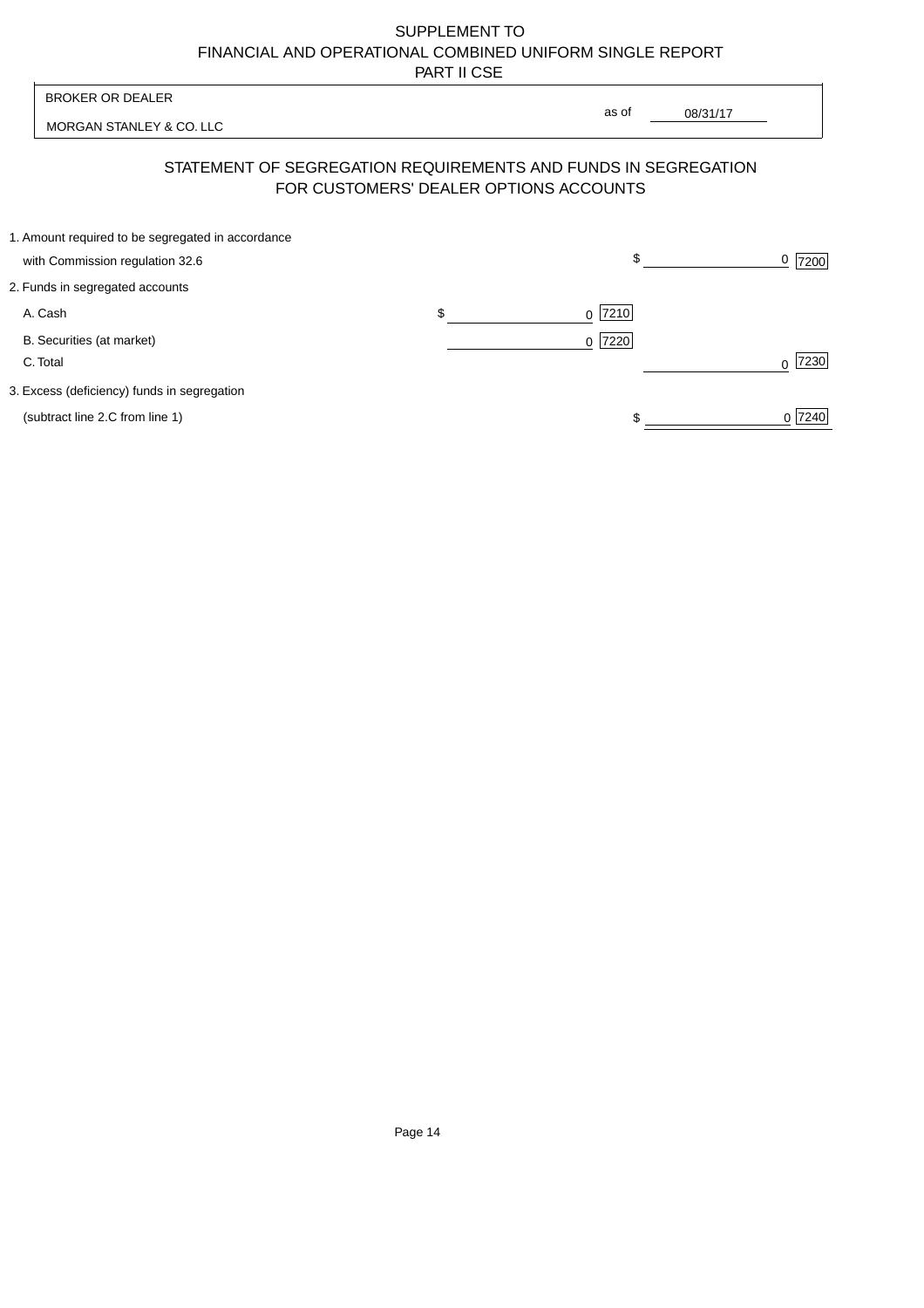PART II CSE

MORGAN STANLEY & CO. LLC and the contract of the contract of the contract of the contract of the contract of the contract of the contract of the contract of the contract of the contract of the contract of the contract of t BROKER OR DEALER

as of

### STATEMENT OF SECURED AMOUNTS AND FUNDS HELD IN SEPARATE ACCOUNTS PURSUANT TO COMMISSION REGULATION 30.7

#### FOREIGN FUTURES AND FOREIGN OPTIONS SECURED AMOUNTS

| Amount required to be set aside pursuant to law, rule or regulation of a foreign government<br>or a rule of a self-regulatory organization authorized thereunder |  |                    | \$  | O.             | 7305 |
|------------------------------------------------------------------------------------------------------------------------------------------------------------------|--|--------------------|-----|----------------|------|
| 1. Net ledger balance - Foreign Futures and Foreign Option Trading - All Customers                                                                               |  |                    |     |                |      |
| A. Cash                                                                                                                                                          |  |                    | \$  | 3,035,700,095  | 7315 |
| B. Securities (at market)                                                                                                                                        |  |                    |     | 1,448,912,313  | 7317 |
| 2. Net unrealized profit (loss) in open futures contracts traded on a foreign board of trade                                                                     |  |                    |     | 374,317,923    | 7325 |
| 3. Exchange traded options                                                                                                                                       |  |                    |     |                |      |
| A. Market value of open option contracts purchased on a foreign board of trade                                                                                   |  |                    |     | 35,200,630     | 7335 |
| B. Market value of open contracts granted (sold) on a foreign board of trade                                                                                     |  |                    |     | (11, 337, 063) | 7337 |
| 4. Net equity (deficit) (add lines 1.2. and 3.)                                                                                                                  |  |                    | \$  | 4,882,793,898  | 7345 |
| 5. Accounts liquidating to a deficit and accounts with                                                                                                           |  |                    |     |                |      |
| debit balances - gross amount                                                                                                                                    |  | 7351<br>15,663,362 |     |                |      |
| Less: amount offset by customer owned securities                                                                                                                 |  | 15,093,867) 7352   |     | 569,495        | 7354 |
| 6. Amount required to be set aside as the secured amount - Net Liquidating Equity Method (add lines 4 and 5)                                                     |  |                    | \$. | 4,883,363,393  | 7355 |
| 7. Greater of amount required to be set aside pursuant to foreign jurisdiction (above) or line 6.                                                                |  |                    | \$  | 4,883,363,393  | 7360 |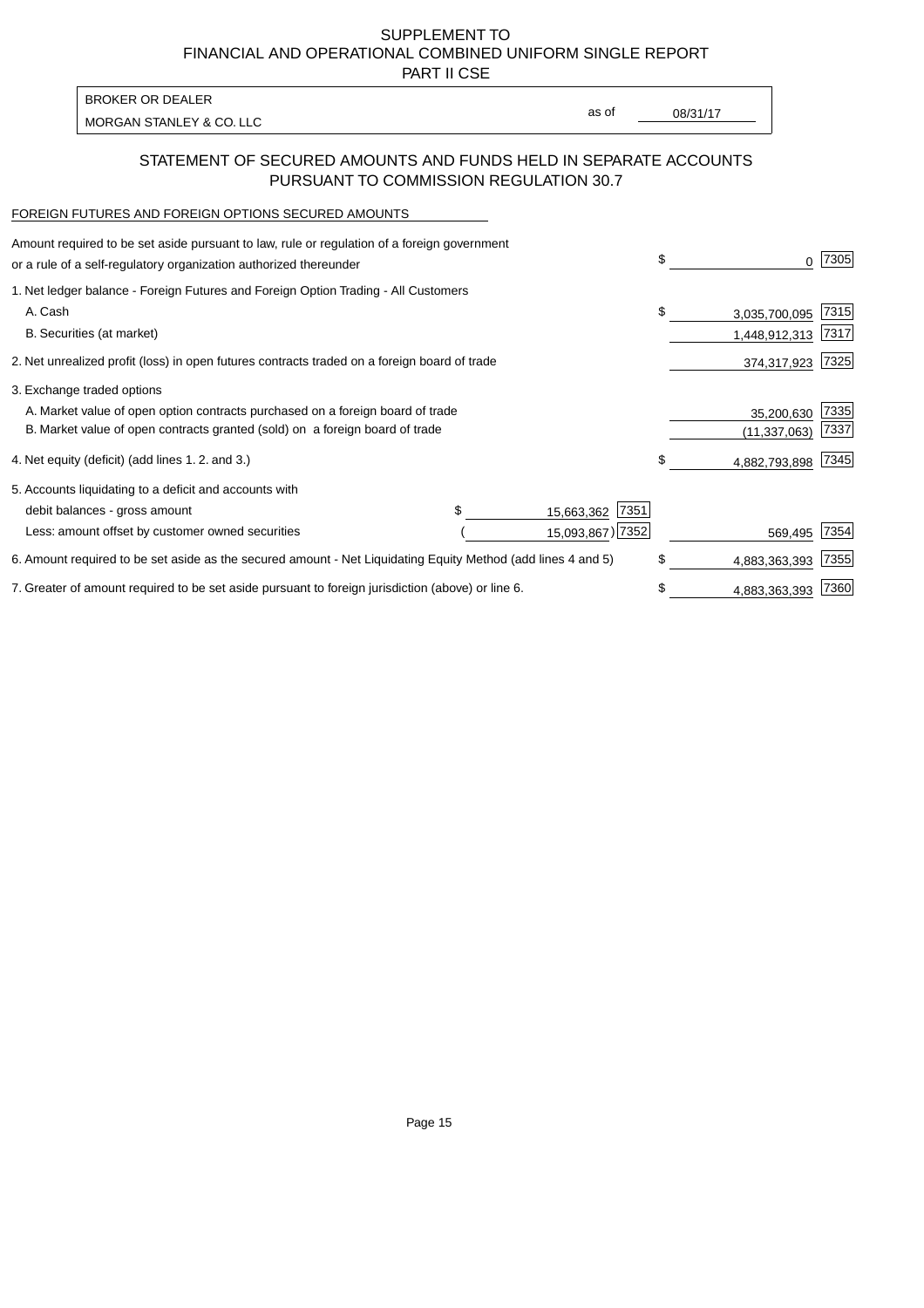BROKER OR DEALER

MORGAN STANLEY & CO. LLC

08/31/17 as of

## STATEMENT OF SECURED AMOUNTS AND FUNDS HELD IN SEPARATE ACCOUNTS PURSUANT TO COMMISSION REGULATION 30.7

#### FUNDS DEPOSITED IN SEPARATE REGULATION 30.7 ACCOUNTS

| 1. Cash in banks                  |                                                                                        |      |                                    |           |                    |
|-----------------------------------|----------------------------------------------------------------------------------------|------|------------------------------------|-----------|--------------------|
|                                   | A. Banks located in the United States                                                  |      | \$<br>487,760,333 7500             |           |                    |
|                                   | B. Other banks qualified under Regulation 30.7                                         |      |                                    |           |                    |
| Name(s):                          | 0                                                                                      | 7510 | 566,673,510 7520 \$                |           | 1,054,433,843 7530 |
| 2. Securities                     |                                                                                        |      |                                    |           |                    |
|                                   | A. In safekeeping with banks located in the United States                              |      | \$<br>91,517,189 7540              |           |                    |
|                                   | B. In safekeeping with other banks qualified under Regulation 30.7                     |      |                                    |           |                    |
| Name(s):                          | 0                                                                                      | 7550 | $0$  7560                          |           | 91,517,189 7570    |
|                                   | 3. Equities with registered futures commission merchants                               |      |                                    |           |                    |
| A. Cash                           |                                                                                        |      | \$<br>5,558,671                    | 7580      |                    |
| <b>B.</b> Securities              |                                                                                        |      | $0$ 7590                           |           |                    |
|                                   | C. Unrealized gain (loss) on open futures contracts                                    |      | 1,716,028                          | 7600      |                    |
| D. Value of long option contracts |                                                                                        |      | $0$ 7610                           |           |                    |
|                                   | E. Value of short option contracts                                                     |      |                                    | $0)$ 7615 | 7,274,699 7620     |
|                                   | 4. Amounts held by clearing organizations of foreign boards of trade                   |      |                                    |           |                    |
| Name(s):                          |                                                                                        | 7630 |                                    |           |                    |
| A. Cash                           |                                                                                        |      | \$<br>0 7640                       |           |                    |
| <b>B.</b> Securities              |                                                                                        |      | $0$ 7650                           |           |                    |
|                                   | C. Amount due to (from) clearing organizations - daily variation                       |      | $0$ 7660                           |           |                    |
| D. Value of long option contracts |                                                                                        |      | 0 7670                             |           |                    |
|                                   | E. Value of short option contracts                                                     |      | $0)$ 7675                          |           | $0^{7680}$         |
|                                   | 5. Amounts held by members of foreign boards of trade                                  |      |                                    |           |                    |
| Name(s):                          | 0                                                                                      | 7690 |                                    |           |                    |
| A. Cash                           |                                                                                        |      | \$<br>2,169,316,195 7700           |           |                    |
| <b>B.</b> Securities              |                                                                                        |      | 1,357,395,124 7710                 |           |                    |
|                                   | C. Unrealized gain (loss) on open futures contracts                                    |      | 372,601,089 7720                   |           |                    |
| D. Value of long option contracts |                                                                                        |      | 35,200,630 7730                    |           |                    |
|                                   | E. Value of short option contracts                                                     |      | $(11,337,063)$ <sup>)</sup> [7735] |           | 3,923,175,975 7740 |
|                                   | 6. Amounts with other depositories designated by a foreign board of trade              |      |                                    |           |                    |
| Name(s):                          | 0                                                                                      | 7750 |                                    |           | 0 7760             |
|                                   |                                                                                        |      |                                    |           | 0 7765             |
|                                   | 8. Total funds in separate section 30.7 accounts                                       |      |                                    |           | 5,076,401,706 7770 |
|                                   | 9. Excess (deficiency) set Aside Funds for Secured Amount (subtract Line 7 Secured     |      |                                    |           |                    |
| Statement page 15 from Line 8)    |                                                                                        |      |                                    | \$        | 193,038,313 7380   |
|                                   | 10. Management Target Amount for Excess funds in separate section 30.7 accounts        |      |                                    | \$        | 140,000,000 7780   |
|                                   | 11. Excess (deficiency) funds in separate 30.7 accounts over (under) Management Target |      |                                    | \$        | 53,038,313 7785    |
|                                   |                                                                                        |      |                                    |           |                    |